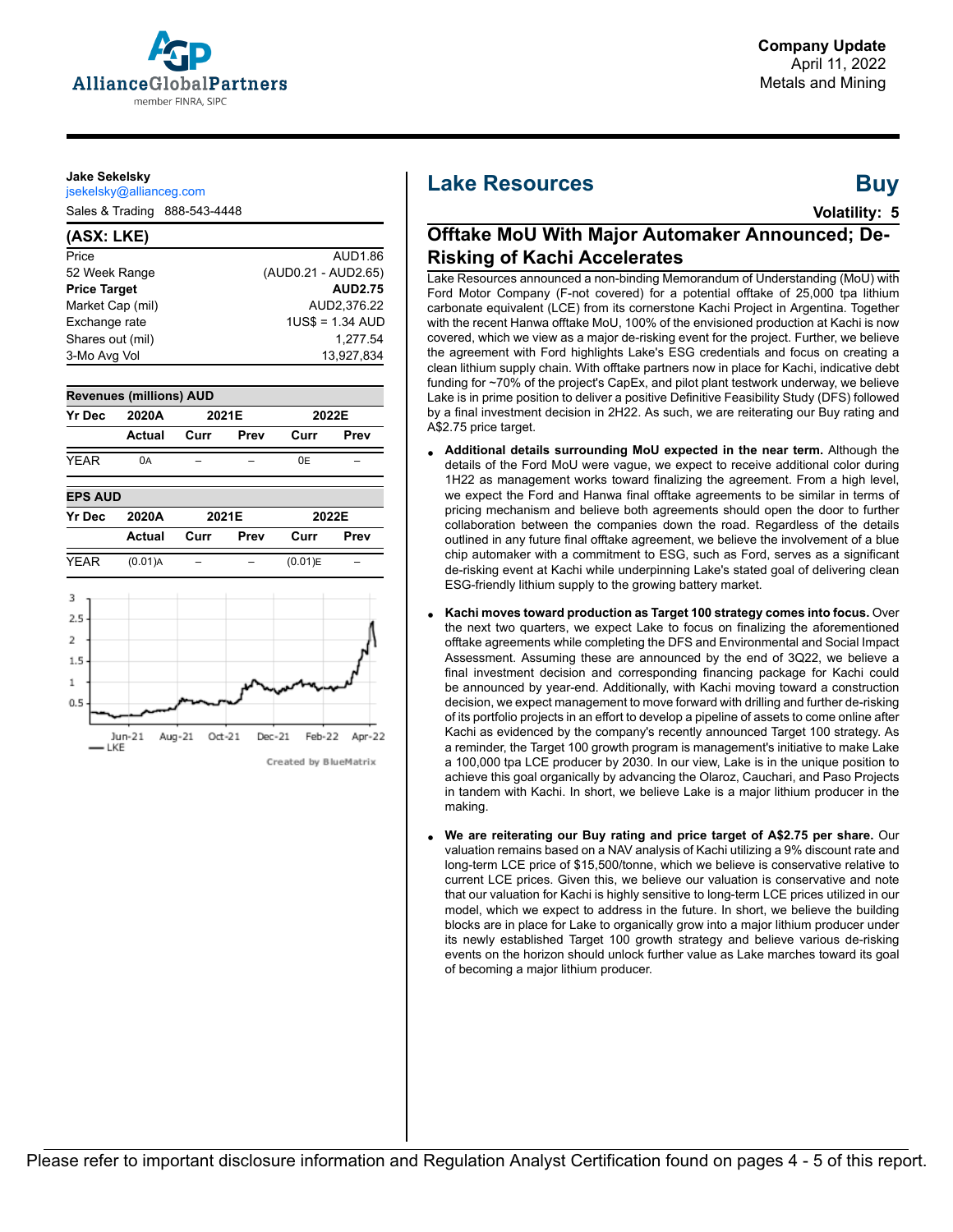### **Valuation:**

Our A\$2.75 price target is predicated on a NAV analysis utilizing a 9% discount rate.

#### **Risks to achievement of target price:**

- **Commodity Price Risk.** A significant increase/decrease in commodity prices can significantly impact our valuation and price target. That said, if<br>a weaker arise environment proveils in the lithium market, company's hygine a weaker price environment prevails in the lithium market, company's business may suffer from lower or negative margins. While we view this as a risk to the company, we believe the long-term outlook for lithium is bright.
- **Political Risk.** The company's primary asset is in Argentina. While we believe political risk is heightened in Argentina, we note that the company's projects are in close proximity to various operating lithium projects, which we believe lowers jurisdictional risk for the company.
- **Financial Risk.** Lake is a pre-revenue company. Given this, we believe additional capital may be required to execute on its objectives. We expect is a pre-revenue company. Given this, we believe additional capital may be the company to raise additional capital over the next 12 months in various forms including but not limited to equity or debt. We note that there are no assurances as to the terms or whether the company can secure the necessary capital required to move forward with its business plan.
- **Operational Risk.** Although the company's technology has been proven at a small scale, we note that risks remain with respect to the successful operation of its DLE technology at a commercial scale.
- **COVID-19 risk.** We note that any escalations in the COVID-19 pandemic could cause delays in Lake procuring equipment, personnel, and financing required to advance its projects. \*Please see the company's EDGAR filings for a more comprehensive discussion of potential risks.

#### **Company description:**

Lake Resources NL explores for and develops lithium brine projects in Argentina. Its flagship project is its 100% owned Kachi lithium brine project that consists of 37 mining leases covering an area of approximately 70,400 hectares located in Catamarca province, Argentina. The company was founded in 1997 and is based in Sydney, Australia. *Source: Yahoo! Finance.*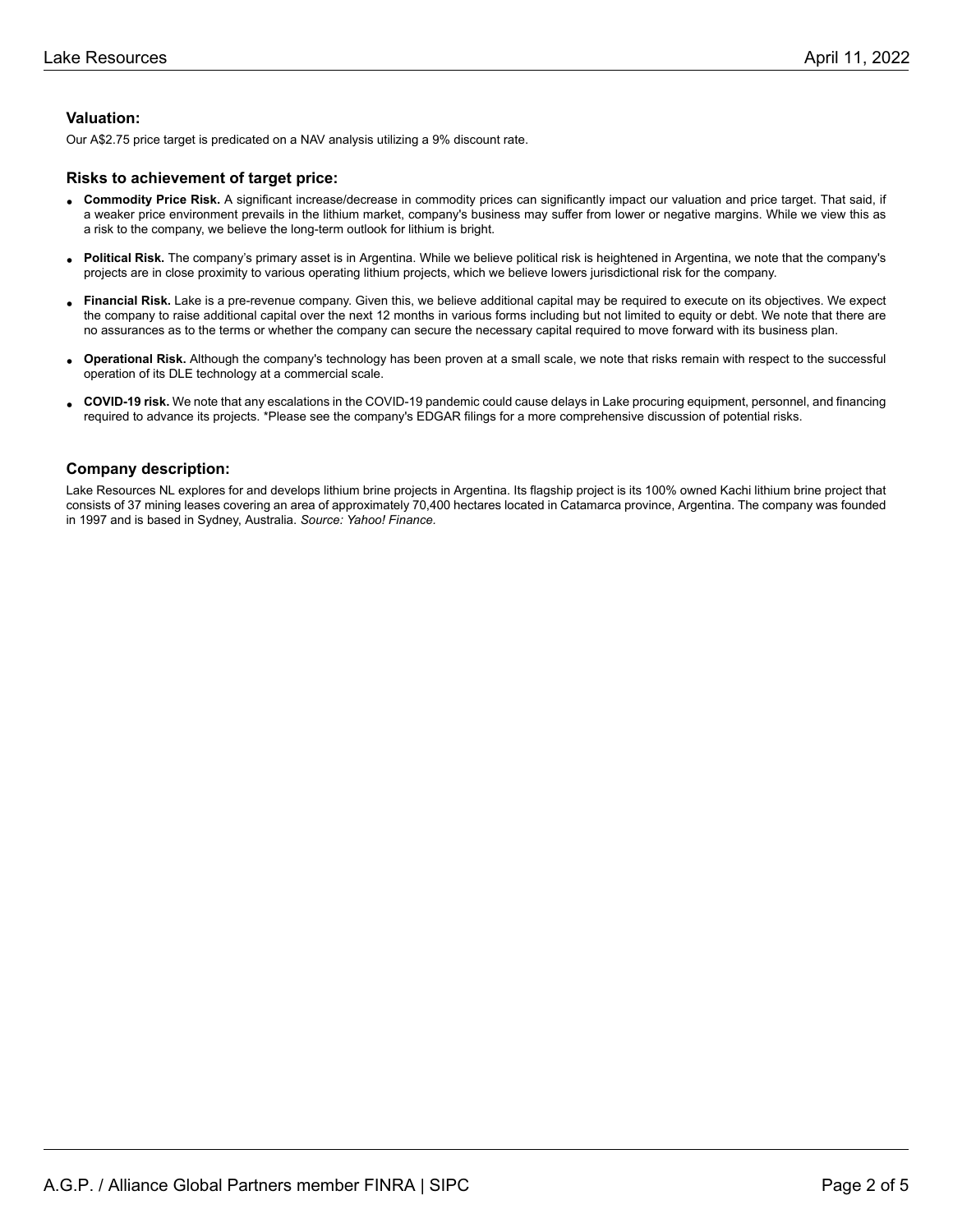| Lake Resources Income Statement |                       |          |          |         |          |         |          |          |
|---------------------------------|-----------------------|----------|----------|---------|----------|---------|----------|----------|
| 000s A\$                        |                       | 2020A    | 1H21A    | 2H21E   | 2021E    | 1H22E   | 2H22E    | 2022E    |
| Revenue                         |                       |          |          | ۰.      | ۰        |         |          |          |
| Operating expenses              |                       | (4,393)  | (1,484)  | (1,666) | (3, 150) | (2,426) | (3, 126) | (5, 551) |
| Operating income                |                       | (4,393)  | (1,484)  | (1,666) | (3, 150) | (2,426) | (3, 126) | (5,551)  |
| Other expenses                  |                       | (466)    | (28)     | (150)   | (178)    | (150)   | (150)    | (300)    |
| Pretax income                   |                       | (4, 859) | (1,512)  | (1,816) | (3,327)  | (2,576) | (3, 276) | (5,851)  |
| Taxes                           |                       | (44)     | ٠        | ٠       | ٠        |         |          |          |
| Net income                      |                       | (4,903)  | (1, 512) | (1,816) | (3,327)  | (2,576) | (3, 276) | (5,851)  |
| <b>EPS</b>                      |                       | (\$0.01) | (0.00)   | (0.00)  | (0.00)   | (0.00)  | (0.00)   | (0.01)   |
| Total valuation<br><b>NAVPS</b> | \$3,255,387<br>\$2.75 |          |          |         |          |         |          |          |
|                                 |                       |          |          |         |          |         |          |          |

*Source: ASX Filings, Alliance Global Partners estimates, Lake Resources reports*

Jake Sekelsky

[jsekelsky@allianceg.com](mailto:jsekelsky@allianceg.com)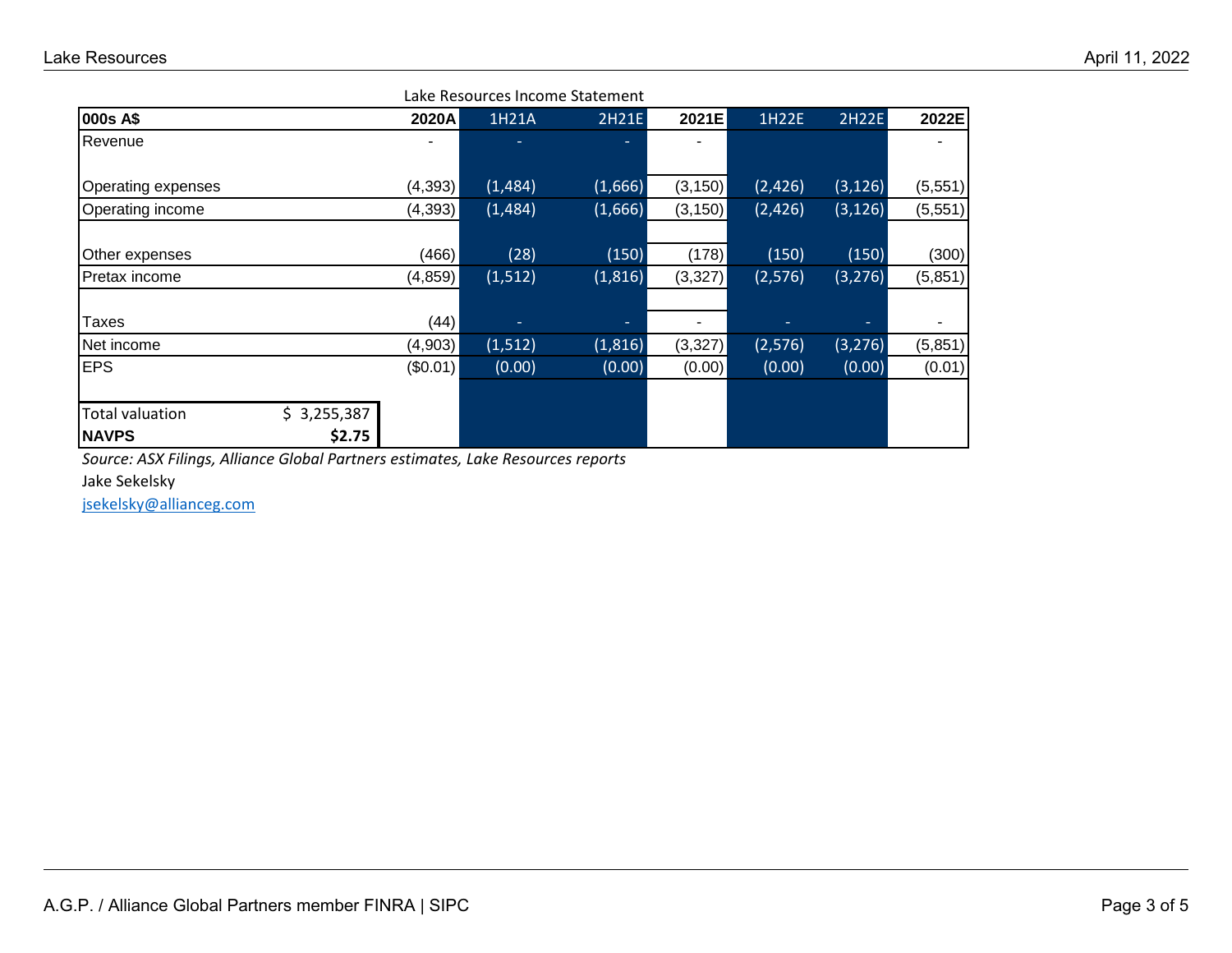# **Important Research Disclosures**



**Created by: BlueMatrix**

**IB Serv./Past 12 Mos.**

**Distribution of Ratings/IB Services**

|                          |       |                | .     |         |  |
|--------------------------|-------|----------------|-------|---------|--|
| Rating                   | Count | <b>Percent</b> | Count | Percent |  |
| <b>BUY [BUY]</b>         | 111   | 83.46          | 15    | 13.51   |  |
| <b>HOLD [NEUTRAL]</b>    | 15    | 11.28          | 0     |         |  |
| <b>SELL [SELL]</b>       |       | 0.00           | 0     | 0       |  |
| <b>NOT RATED [NR]</b>    |       | 5.26           |       | 14.29   |  |
| <b>UNDER REVIEW [UR]</b> |       | 0.00           | 0     |         |  |

## **Disclosures**

"**Firm**" used in the this section of the report entitled "**Disclosures**" refers to **A.G.P. / Alliance Global Partners** or **Euro Pacific Capital, a division of A.G.P. / Alliance Global Partners**. The Firm expects to receive or intends to seek compensation for investment banking services from all companies under research coverage within the next three months. The Firm or its officers, employees or affiliates, other than the research analyst authoring this report and his/her supervisor, may execute transactions in securities mentioned in this report that may not be consistent with the report's conclusions.

Sources referenced in this report: The information and statistics in this report have been obtained from sources we believe are reliable but we do not warrant their accurance or completeness.

## **Regulation Analyst Certification ("Reg AC") — Jake Sekelsky,**

The views expressed in this report (which include the actual rating assigned to the company as well as the analytical substance and tone of the report) accurately reflect the personal views of the analyst(s) covering the subject securities. An analyst's sector is the universe of companies for which the analyst provides research coverage. Accordingly, the rating assigned to a particular stock represents solely the analyst's view of how that stock will perform over the next 12 months relative to the analyst's sector average.

Furthermore, in accordance with FINRA Rules 2711, 2241, and their amendments related to disclosure of conflicts of interest, the analyst preparing this report certifies:

- The analyst or member of the analyst's household does not have a financial interest in the company that is the subject of this report, including a position in the debt or equity of the company, without limitation, whether it consists of any option, right, warrant, future, long or short position.
- The analyst or member of the analyst's household does not serve as officer, director or advisory board member of the company that is the subject of this report.